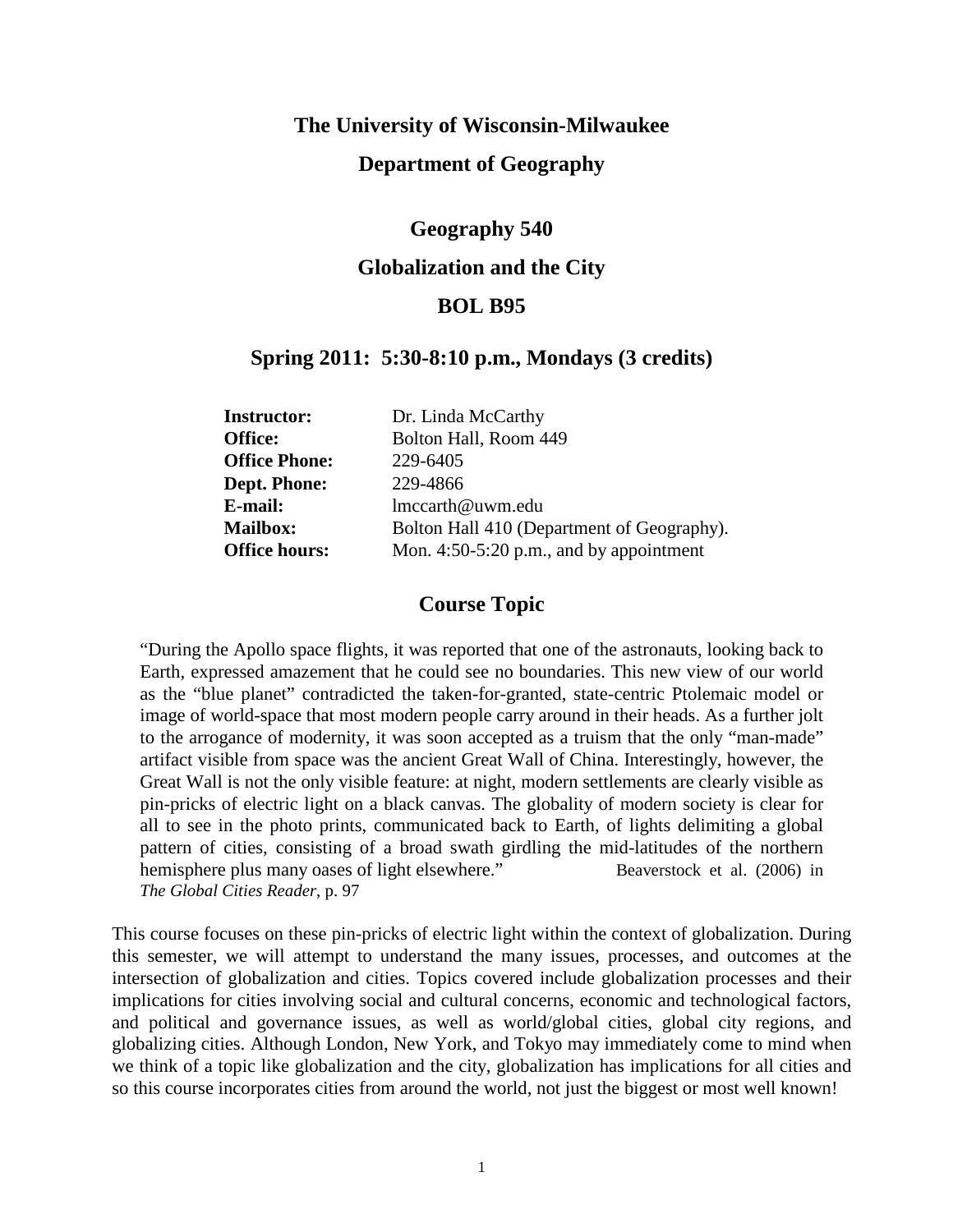## **Topics and Readings**

**Mon. Jan 24** Introduction to globalization and the city.

*Required Readings: Brenner & Keil (eds.):*

*Editors Introduction: Global city theory in retrospect and prospect, 1-16.*

**Mon. Jan 31** Context and processes of globalization.

*Required Readings: Brenner & Keil (eds.): Introduction to Part One, 19-22; Ch. 1, Peter Hall, Prologue: The metropolitan explosion, 23-24; Ch. 2, Fernand Braudel, Divisions of space and time in Europe, 25-31; Ch. 3, Nestor Rodriguez & Joe R. Feagin, Urban specialization in the world system: An investigation of historical cases, 32-41; Ch. 4, Janet Abu-Lughod, Global city formation in New York, Chicago and Los Angeles: An historical perspective, 42-48; Ch. 5, Robert B. Cohen, The new international division of labor, multinational corporations and urban hierarchy, 49-56; Ch. 8, Deyan Sudjic, Prologue: 100-mile cities, 80-81.*

**Mon. Feb 7** Urban societies and cultures amid globalization.

*Required Readings: Brenner & Keil (eds.): Introduction to Part Two, 75-79; Introduction to Part Six, 307-10;*

*Ch. 12, Robert Ross & Kent Trachte, Global cities and global classes:*

 *The peripheralization of labor in New York City, 104-10;*

*Ch. 13, Susan S. Fainstein, Inequality in global city-regions, 111-17;*

*Ch. 35, Margit Mayer, Urban social movements in an era of globalization, p. 296-303;*

*Ch. 41, Nihal Perera, Exploring Colombo: The relevance of a knowledge of New York, 339-45;*

*Ch. 42, Steven Flusty, Culturing the world city: An exhibition of the global present, 346-52;*

*Ch. 43, Saskia Sassen, Prologue: Whose city is it?, 360.*

**Mon. Feb 14** Urban economies and technology amid globalization.

*Required Readings: Brenner & Keil (eds.):*

- *Ch. 9, Saskia Sassen, Cities and communities in the global economy, 82-88;*
- *Ch. 10, Saskia Sassen, Locating cities on global circuits, 89-95;*
- *Ch. 15, Manuel Castells, Prologue: Cities, the informational society and the global economy, 135-36;*
- *Ch. 18, Richard Child Hill & Joe R. Feagin, Detroit and Houston: Two cities in global perspective, 154-60;*
- *Ch. 37, Ulf Hannerz, The cultural role of world cities, 313-18;*
- *Ch. 39, Stefan Krätke, 'Global media cities:' Major nodes of globalizing culture and media industries, 325-31;*

*Ch. 47, Michael Samers, Immigration and the global city hypothesis: Towards an alternative research agenda, 384-91.*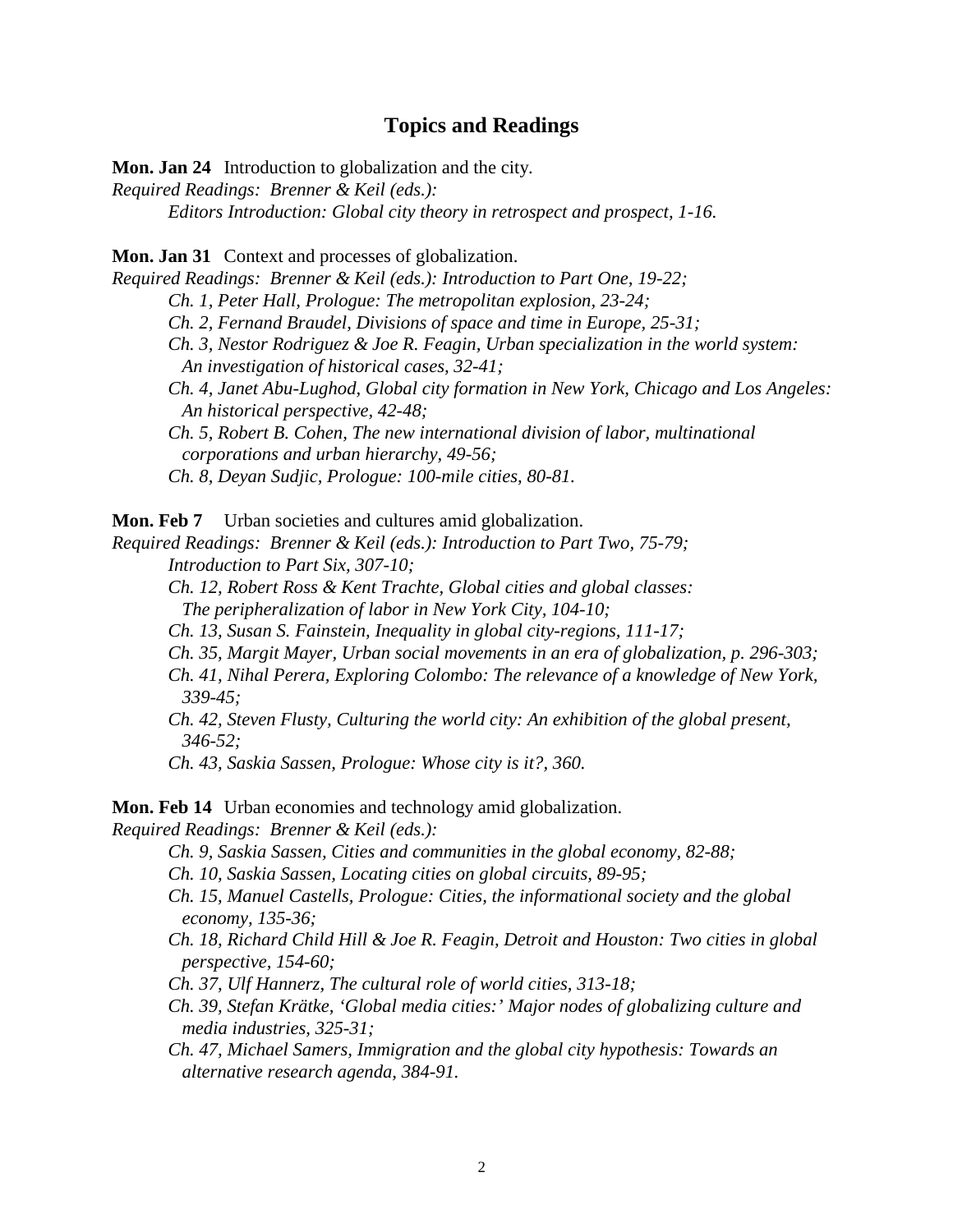**Mon. Feb 21** Urban politics and governance amid globalization.

*Required Readings: Brenner & Keil (eds.): Introduction to Part Five, 249-55;*

*Ch. 19, Christian Schmid, Global city Zurich: Paradigms of urban development, 161-69;*

*Ch. 29, Warren Magnusson, Prologue: The global city as world order, 256-58;*

*Ch. 30, Neil Brenner, Global cities, 'glocal' states: Global city formation and state territorial restructuring in contemporary Europe, 259-66;*

*Ch. 31, Mike Douglass, World city formation on the Asia-Pacific Rim: Poverty, 'Everyday' forms of civil society and environmental management, 267-74;*

*Ch. 32, Timothy Luke, 'Global Cities' vs. 'global cities': Rethinking contemporary urbanism as political ecology, 275-281;*

*Ch. 33, Anne Haila, The neglected builder of global cities, 282-287;*

*Ch. 34, Roger Keil 7 Klaus Ronneberger, The globalization of Frankfurt am Main: Core, periphery and social conflict, 288-295;*

*Ch. 36, Leonie Sandercock, Towards cosmopolis: A postmodern agenda, 311-12;*

*Ch. 40, Ute Lehrer, Wiling the global city: Berlin's cultural strategies of inter-urban competition after 1989, 332-37.*

#### **\*\*\* GRADUATE AND UNDERGRADUATE INDIVIDUAL PROJECT PROPOSALS WITH 1 PAGE BIBLIOGRAPHIES DUE BY BEGINNING OF CLASS \*\*\***

**Mon. Feb 28** Proposal review workshop.

*Required Readings: Student proposals.*

**Mon. Mar 7** Movie 1.

*Required Reading: J. McGregor, 2008. Abject spaces, transnational calculations: Zimbabweans in Britain navigating work, class and the law. "Transactions of the Institute of British Geographers," NS 33, 466-82 (available electronically via library website); Ch. 16, Sharon Zukin, The city as a landscape of power: London and New York as global financial capitals, 137-44;*

**Mon. Mar 14** World cities and global cities.

*Required Readings: Brenner & Keil (eds.): Introduction to Part Three, 129-34;*

*Ch. 6, John Friedmann & Goetz Wolff, World city formation: An agenda for research and action, 57-66;*

*Ch. 7, John Friedmann, The world city hypothesis, 67-71;*

*Ch. 11, Jonathan V. Beaverstock, Richard G. Smith & Peter J. Taylor, World-city network: A new metageography? 96-103;*

*Ch. 24, David Simon, The world city hypothesis: Reflections from the periphery, 203-09; Ch. 38, Anthony D. King, World cities: Global? Postcolonial? Postimperial? Or just the result of happenstance? Some cultural comments, 319-24;*

*Ch. 46, Michael Peter Smith, The global cities discourse: A return to the master narrative? 377-83;*

*Ch. 49, Richard G. Smith, World city typologies, 400-06.*

**Mon. Mar 21 \*\*\* NO CLASS – SPRING BREAK \*\*\***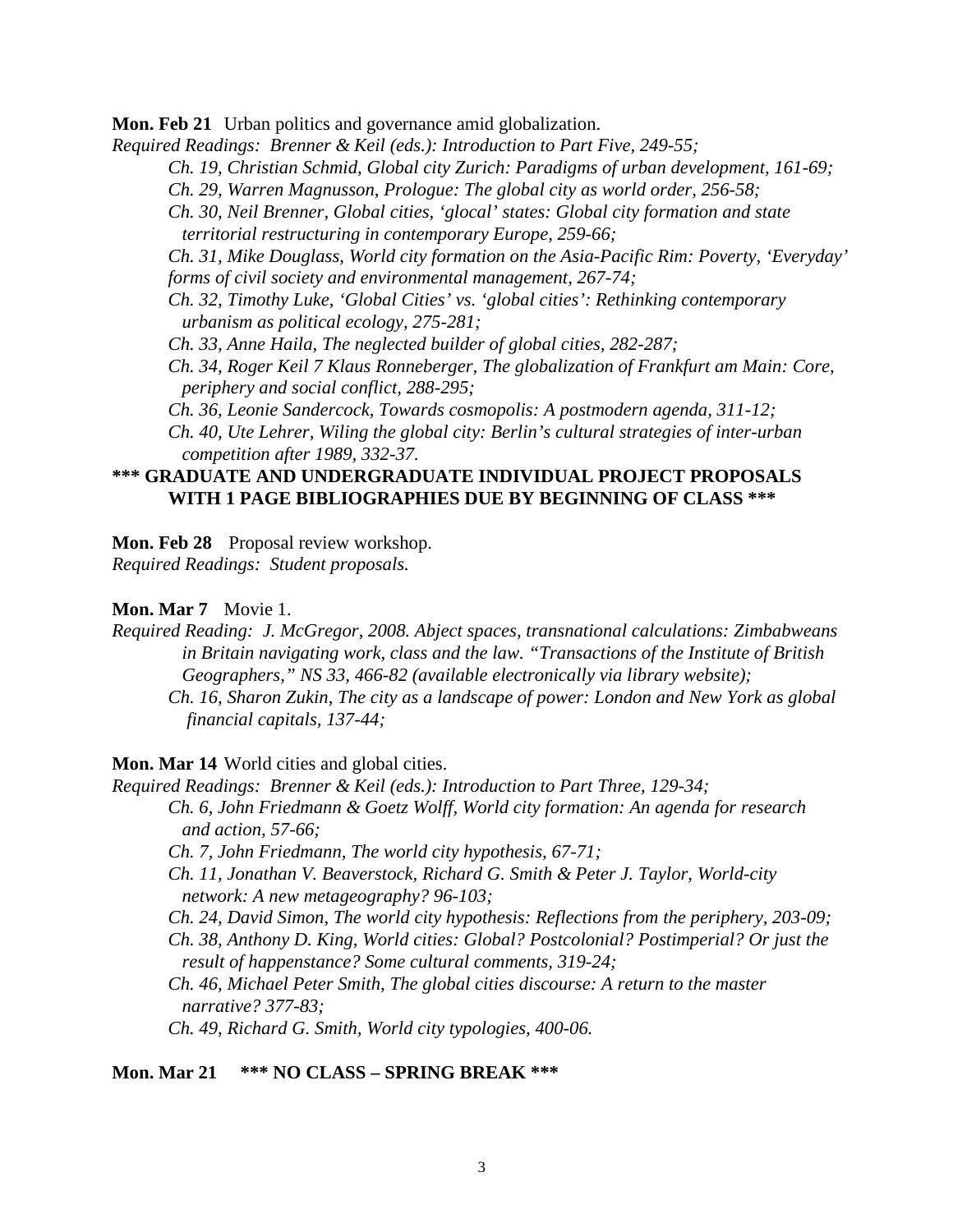**Mon. Mar 28** Movie 2.

*Required Reading: J. R. Short & Y-H. Kim, 1999, Cultural globalization (Chapter 5), in "Globalization and the City" Longman, New York, 75-79 (electronic reserve); Ch. 17, Takashi Machimura, The urban restructuring process in Tokyo in the 1980s: Transforming Tokyo into a world city, 145-53;*

*Ch. 20, Richard Child Hill & June Woo Kim, Global cities and developmental states: New York, Tokyo and Seoul, 170-78.*

#### **Mon. Apr 4** Grad Milwaukee PowerPoint presentations. **\*\*\* GRADUATE MILWAUKEE PROJECTS DUE BY NOON ON DAY OF CLASS \*\*\***

**Mon. Apr 11** Global city regions.

*Required Readings: Brenner & Keil (eds.): Introduction to Part Seven, 355-59; Ch. 14, Stephen Graham, Global grids of glass: On global cities, telecommunications and planetary urban networks, 118-25;*

*Ch. 21, Edward W. Soja, The stimulus of a little confusion: A contemporary comparison of Amsterdam and Los Angeles, 179-86;*

*Ch. 22, Riccardo Petrella, Prologue: A global agora vs. gated city-regions, 194-95;*

*Ch. 45, Allen J. Scott, Globalization and the rise of city-regions, 370-76;*

*Ch. 50, Henri Lefebvre, The urban revolution, 407-13.*

## **\*\*\* GRADUATE AND UNDERGRADUATE MOVIE WRITTEN ASSIGNMENT DUE BY BEGINNING OF CLASS \*\*\***

**Mon. Apr 18** Globalizing cities and less developed countries.

*Required Readings: Brenner & Keil (eds.): Introduction to Part Four, 189-93;*

*Ch. 23, Anthony D. King, Building, architecture, and the new international division of labor, 196-202;*

- *Ch. 25, Gavin Shatkin, 'Fourth world' cities in the global economy: The case of Pnom Penh, Cambodia, 210-16;*
- *Ch. 26, Jennifer Robinson, Global and world cities: A view from off the map, 217-23;*

*Ch. 27, Richard Grant & Jan Nijman, Globalization and the corporate geography of cities in the less-developed world, 224-37;*

*Ch. 28, Simone Buechler, São Paulo: Outsourcing and Downgrading of labor in a globalizing city, 238-45;*

*Ch. 44, Peter Marcuse, Space in the globalizing city, 361-69;*

*Ch. 48, Kris Olds & Henry Wai-Chung Yeung, Pathways to global city formation: A view from the developmental city-state of Singapore, 392-99.*

#### **\*\*\* INDIVIDUAL POWERPOINT PROJECTS DUE BY BEGINNING OF CLASS \*\*\***

**Mon. Apr 25** Student Individual PowerPoint project presentations I.

**Mon. May 2** Student Individual PowerPoint project presentations II.

**Mon. May 9** Student Individual PowerPoint project presentations III.

**\*\*\* CRITICAL BIBLIOGRAPHY DUE BY BEGINNING OF CLASS \*\*\***

#### **\*\*\* GRADUATE PAPER TO ACCOMPANY INDIVIDUAL POWERPOINT PROJECT DUE BY BEGINNING OF CLASS \*\*\***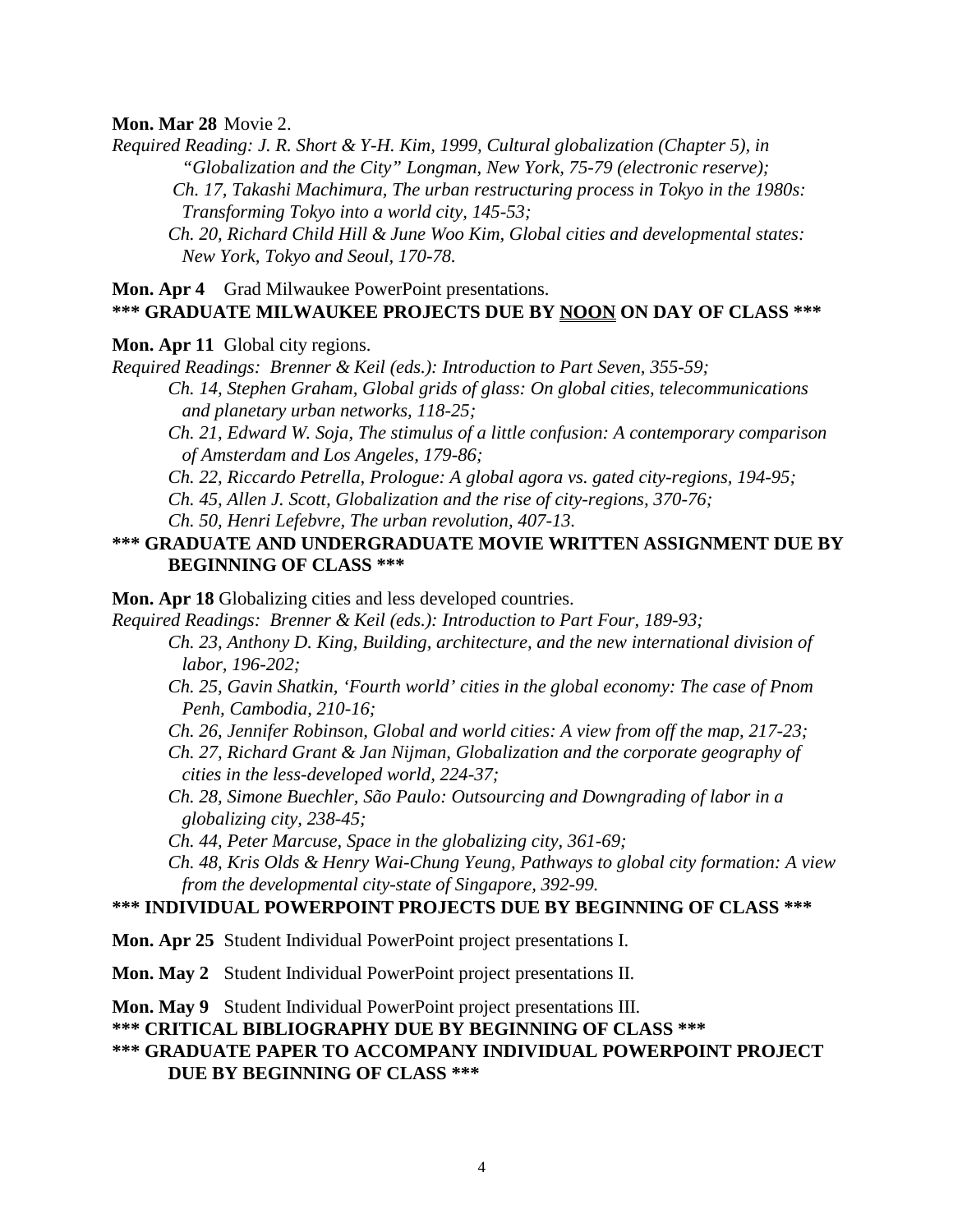# **Required Readings**

- 1. Neil Brenner & Roger Keil (eds.) (2006) *The Global Cities Reader*, London and New York: Routledge, ISBN 0-415-32345-2.
- 2. All other required readings, as indicated, are on UW-M's library's electronic reserve website for this course **or** are available to students in electronic journal format via UW-M library website.

# **Course Requirements, and University and Departmental Policy**

The format of this course includes lectures and in class discussion. This course meets only once each week and is designed to involve active student involvement – attendance and participation are required. Students are expected to attend all lectures, to fully participate in all class discussions, read the required materials, and complete all assignments on time.

Grades in this course will be assigned based on your performance as follows:

| UNDERGRADUATES AND GRADUATES:                                                                        | <b>POINTS</b>                              |
|------------------------------------------------------------------------------------------------------|--------------------------------------------|
| 1. In class participation (entry slip & participation) 28 [7 x 4 pts [2=entry slip+2=participation]] |                                            |
| 2. Movie written assignment                                                                          |                                            |
| 3. Individual proposal, PPT project, & presentation 25 [5=proposal+15=project+5=presentation]        |                                            |
| 4. Attendance for two other PPT presentation days 2 [2 x 1 pt]                                       |                                            |
| 5. Attendance at grad PPT presentation                                                               |                                            |
| 6. Attendance for two movies                                                                         | 2 $[2 \times 1]$ pt]                       |
| 7. Proposal Workshop                                                                                 | 5 [peer review $+$ then in class feedback] |
| 8. Critical bibliography based on required readings 25                                               |                                            |
|                                                                                                      |                                            |

#### GRADUATES ADDITIONALLY:

- 6. Milwaukee PPT project  $&$  presentation 25 [20=project+5=presentation]
- 7. Individual paper to accompany individual project 25

## **UNDERGRADUATES AND GRADUATES:**

**(1) Class participation – 28 points (7 class meetings x 4 points (2 points for participation + 2 points for "entry slip"—a full page of typed answers to assigned questions due at or before the beginning of class). Please bring 2 copies: one for the instructor and one for yourself for use in class.**

During each class meeting, student participation will be judged based on quality and quantity on a 1 - 3 scale: excellent (A); adequate (B); poor (C). For example, to receive an A for a particular class meeting, a student should join in regularly in the class discussion and make some good contributions—insightful comments based on a critical and thoughtful reading of the required texts. A grade of "B" for a class meeting might be given for a student who did not participate a great deal in the discussion but who made a limited number of extremely good comments nonetheless. A grade of "C" for a particular class meeting would be given to a student who hardly participated at all in the discussion or who participated a great deal but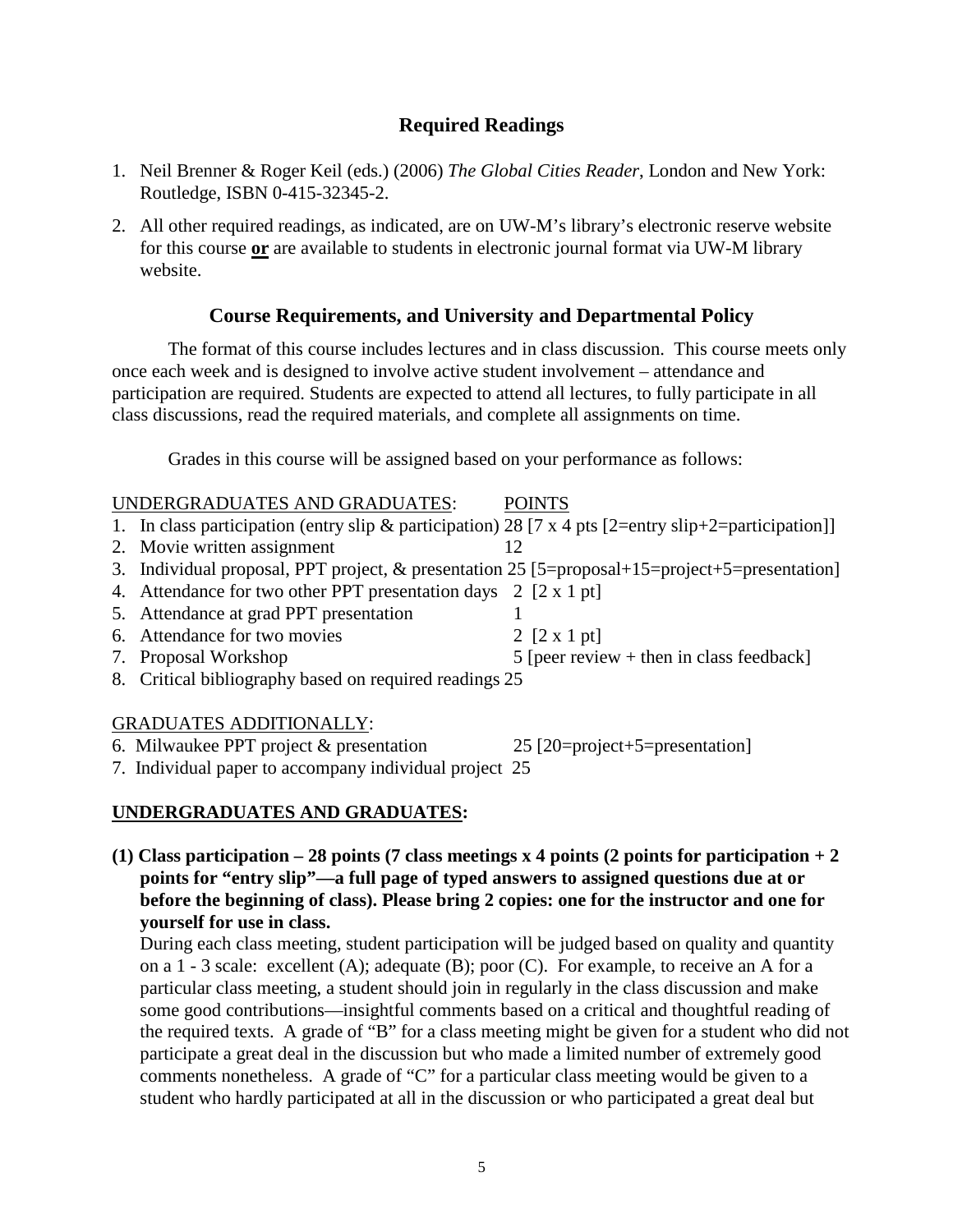whose comments were extremely poor and not based on a careful reading of the material. Please note that students who do not submit a full page of typed answers are likely to get a poor grade because they did not come to class prepared to participate fully.

Ideally, students should not only show a basic understanding of the content of the reading, but also actively critique the content, recognize inconsistencies, identify bias, argue succinctly, etc.

Signs of improvement in a student's participation throughout the semester will also be taken into account in assigning grades.

## **In class participation: 2 points per class Student "entry slip"—1 full page handwritten or typed answers to each week's**

## **discussion questions: 2 points per class**

The "entry slips" comprising 1 full page of typed answers are due at or before the beginning of each class; any submitted after 5:40 p.m. of the day of class will **not** be accepted. Please submit one copy to the instructor and bring another copy for yourself for use in class.

## **(2) Movie written assignment based on both movies shown in class– 12 points**

Movie 1: Problematize this movie using selected theorizations in *McGregor, J. 2008. Abject spaces, transnational calculations: Zimbabweans in Britain navigating work, class and the law. "Transactions of the Institute of British Geographers," NS 33, 466-82 (available electronically via library website).*

Movie 2: Problematize this movie using selected theorizations in *Short, J. R. & Kim, Y-H., 1999, Cultural globalization (Chapter 5), in "Globalization and the City" Longman, New York, 75-79 (electronic reserve).*

**Due: by beginning of class, Monday, April 11 (12 points).**

**(3) Individual student PowerPoint "conference-style" presentations in class: April 25, May 2, or May 9 (5 points for Proposal and Bibliography due February 21 at or before the beginning of class; 15 points for PowerPoint due April 18 at or before the beginning of class, and Presentation in class (5 points) on April 25, May 2, or May 9).**

Students should individually select a topic related to a particular aspect at the intersection of globalization and the city that particularly interests them:

- (a) One-page proposal plus one-page bibliography due: Monday, February 21.
- (b) PowerPoint project due: Monday, April 18.
- (c) PowerPoint presentation on: Monday, April 25, May 2, or May 9

## **(4) Proposal Review Workshop on Monday, February 28 – 5 points**

During the week following the February 21 submission of the individual student PowerPoint presentation proposals with bibliographies, each student will be required to review a selected number of other students' proposals in preparation for a proposal review workshop during the entire class on February 28.

## **(5) Critical annotated bibliography based on required readings – 25 points**

Students should select 3 chapters from each of the 7 parts of the required course text (for a total of 21 chapters) and produce a 7-10 page 12-point typed double-spaced critical bibliography. Students should allocate one paragraph to each of the 21 selected chapters in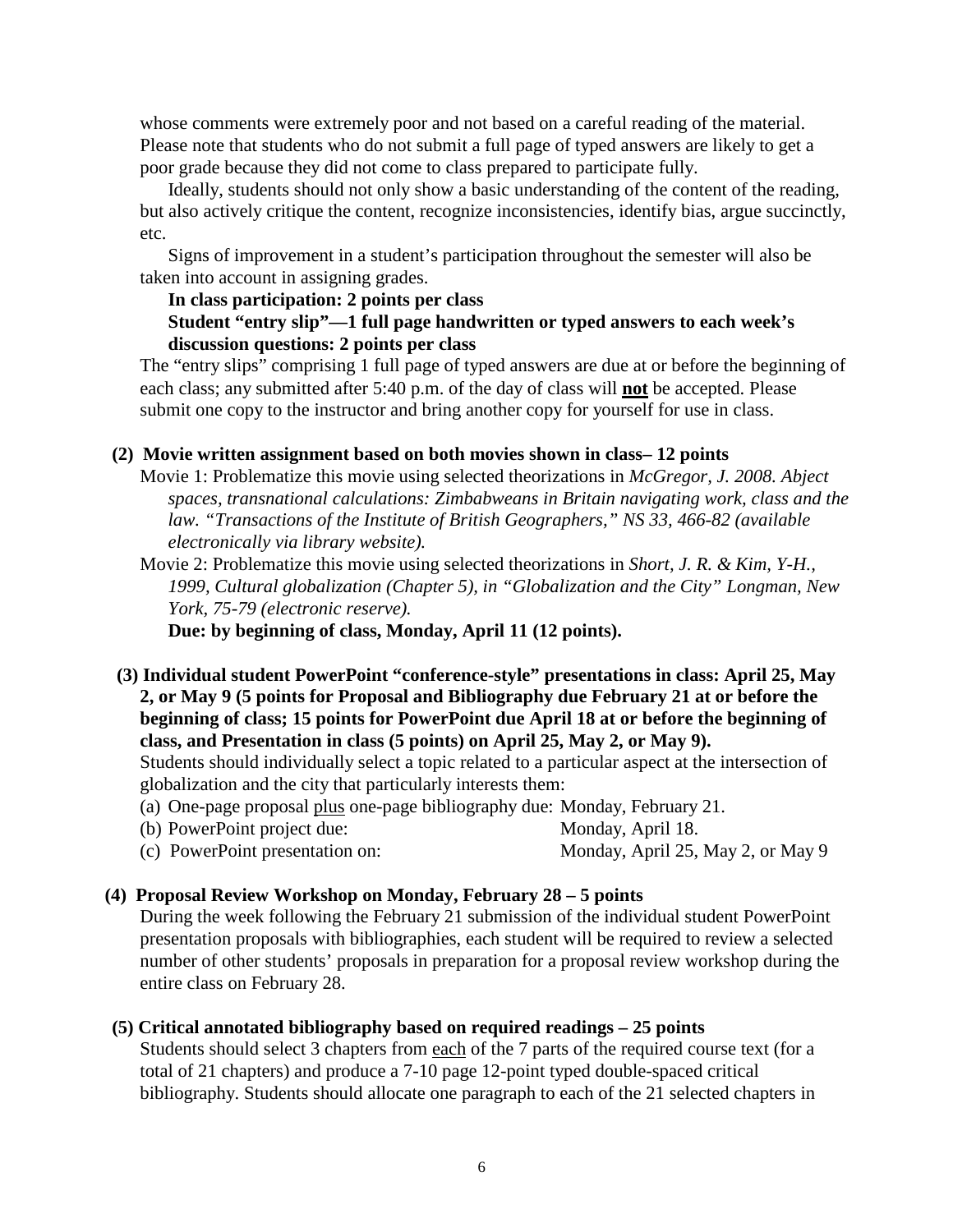which they identify a problematical aspect. For example, you can identify a flaw in an argument in a chapter, a weakness in an underlying assumption, a problem with the appropriateness of the methodology, if the author(s) did not adequately address the research questions/agenda they set out to achieve, an issue with the validity of the conclusions, whether the chapter does not stand up well in comparison to the other chapters in the book in terms of the questions asked and the quality of the research, identifying vital issues or questions that you think that the author(s) *neglected* to address etc. By the end of the semester's readings, you should be able to use the information and arguments from all 50 chapters you have read plus your class lecture notes as "ammunition" to support your own assessments of the quality of the arguments in your selected 21 readings.

See the end of this syllabus for further helpful advice on "Critical Reading" that has been excerpted from *Reading Economic Geography* (2004) by T. J. Barnes, J. Peck, E. Sheppard, & A. Tickell (eds.), Malden, MA: Blackwell, 7-9.

## **Due: beginning of class, Monday, May 9.**

# **GRADUATES ADDITIONALLY:**

**(6) PowerPoint presentation on Milwaukee – 25 points (20 points for project and 5 points for in class presentation on April 4)**

Each grad students will be individually assigned a topic for Milwaukee at the intersection of globalization and the city. The goal of the project is to make and give a PowerPoint presentation that provides your classmates with an introduction to and the most relevant information about your topic for Milwaukee.

# **PowerPoint Project due: noon, April 4 (20 points). Presentation in class: April 4 (5 points).**

**(7) Academic paper containing critical literature review to accompany individual project – 25 points**

In addition to the individual PowerPoint Project on a topic of your choice at the intersection of globalization and the city, each graduate student should prepare and submit an accompanying "traditional" academic paper which fleshes out the PowerPoint presentation particularly in terms of a critical literature review and in depth discussion/conclusions based on the literature.

## **Due: at the beginning of class, Monday, May 9 (25 points)**.

Grades are assigned using the following scale:

| A            | 93-100% | Achievement of outstanding quality.                    |
|--------------|---------|--------------------------------------------------------|
| $A -$        | $90-92$ | Achievement of slightly less than outstanding quality. |
| $B+$         | 87-89   | Achievement of slightly more than high quality.        |
| <sub>B</sub> | 83-86   | Achievement of high quality.                           |
| $B-$         | 80-82   | Achievement of slightly less than high quality.        |
| $C+$         | 77-79   | Work of slightly more than acceptable quality.         |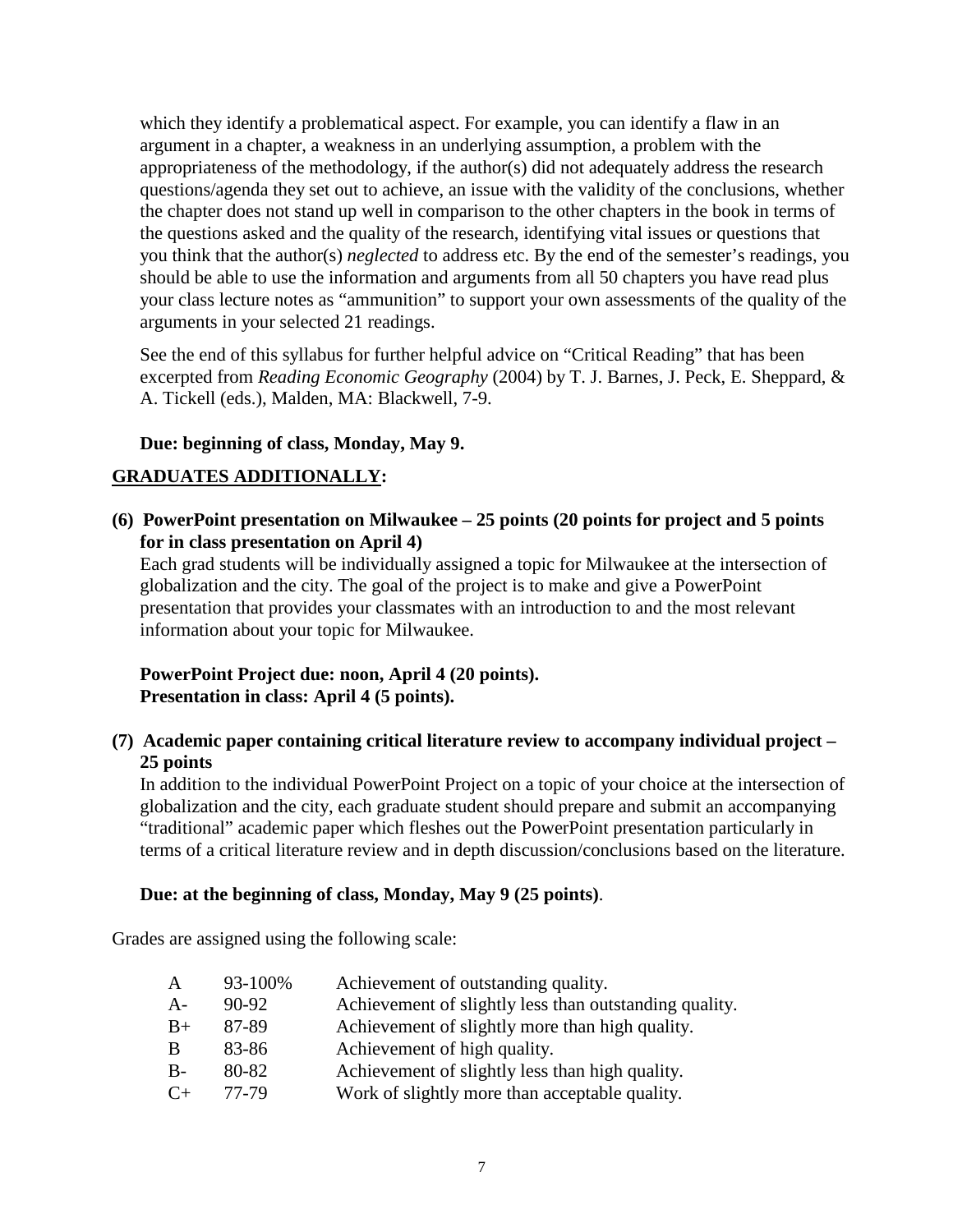| C     | 73-76     | Work of acceptable quality.                    |
|-------|-----------|------------------------------------------------|
| $C$ - | 70-72     | Work of slightly less than acceptable quality. |
| $D+$  | 67-69     | Work slightly below the quality expected.      |
| D     | 63-66     | Below the quality expected.                    |
| $D-$  | $60 - 62$ | Barely above failing.                          |
| F     | $<$ 59    | Failure.                                       |

Students in L&S can register credit/no credit for one course per semester (with a maximum of eight courses) for courses, other than Honors courses, that are not in the student's major. Students who register credit/no credit for this course must earn a grade of "C-" or better to receive credit.

There will be no extra credit offered in this course.

Registration Policies for late registration, change, add/drop and withdraw

The deadlines for making changes to your schedule for grading and records purposes are: Deadline for dropping full-term classes for full refund: February 4. Deadline for dropping full-term classes with partial refund/without "W:" February 18. Deadline to drop or withdraw from full-term classes ("W" on transcript): March 18.

Departments have the right to enforce class attendance policies, and may administratively drop students who do not meet these requirements. In particular, students who fail to attend a class during the first week of the semester may be dropped so that another student may be accommodated.

Students must obtain, in advance, instructor approval to enroll in courses that have any time conflict or overlap. Failure to do so may result in the student being administratively dropped from this course.

**Participation by Students with Disabilities:** If you need special accommodations in order to meet any of the requirements of this course, pleas contact me as soon as possible.

**Accommodations for Religious Observances:** Students will be allowed to complete examinations or other requirements that are missed because of a religious observance.

**Academic Misconduct:** The University has a responsibility to promote academic honesty and integrity and to develop procedures to deal effectively with instances of academic dishonesty. Students are responsible for the honest completion and representation of their work, for the appropriate citation of sources, and for respect of others' academic endeavors.

Academic dishonesty is any act by a student that misrepresents the student's own academic work or that comprises the academic work of another. Examples include cheating on examinations, plagiarizing (misrepresenting as one's own any work done by another), depriving another student of necessary course materials, or sabotaging another student's work.

To avoid charges of **PLAGIARISM** and academic misconduct proceedings, you must accurately and fully cite any sources you use in your papers. It is perfectly acceptable to quote or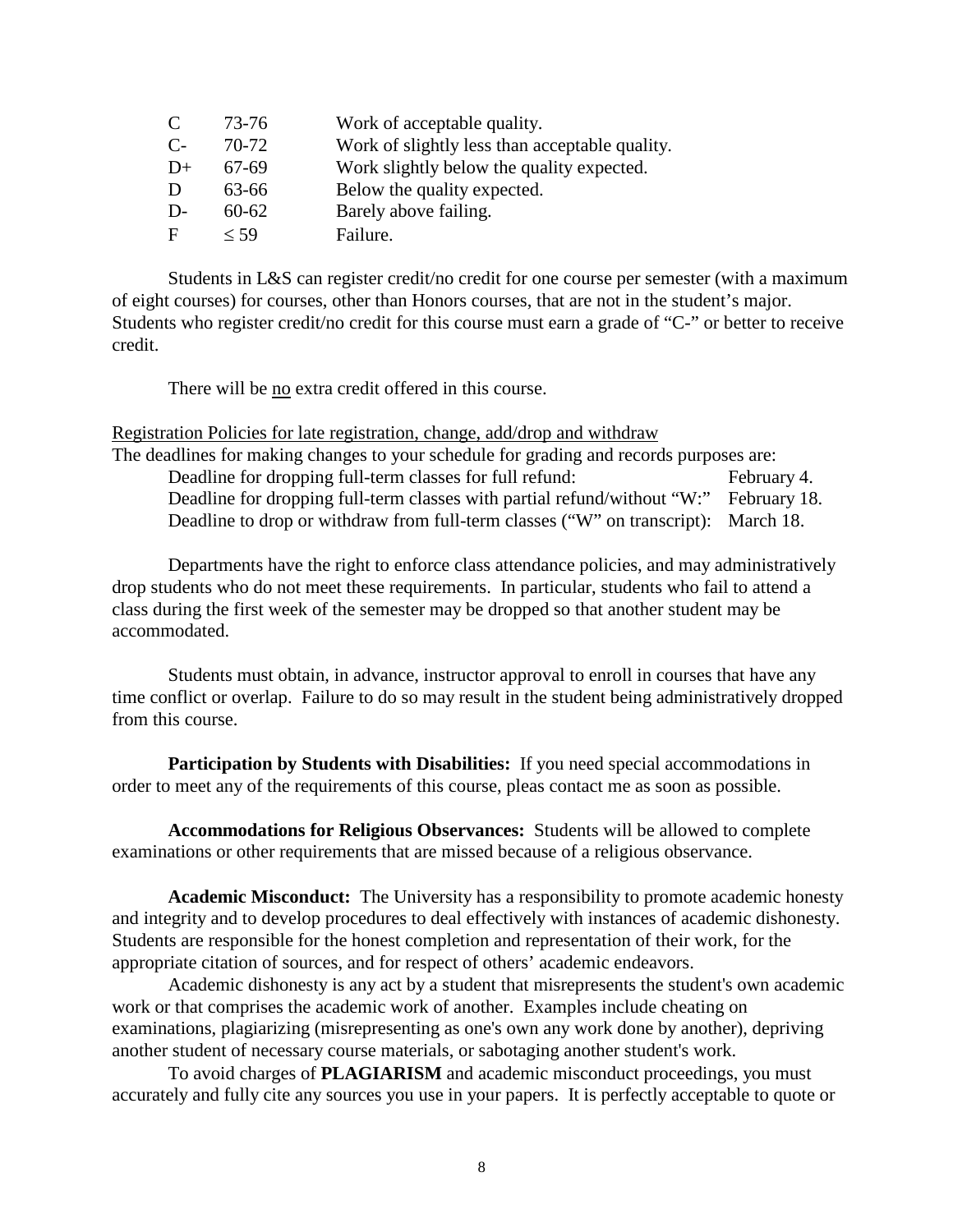paraphrase another's work if you appropriately credit the source. If you quote from another author, you must place the quotation in quotation marks and provide the author's name and date of publication in parenthesis with the page number(s) as well as the full citation in your bibliography (Last name, first name, date of publication, title of publication (if book; if an article or book chapter, then provide the title of the article or book chapter and the name of the book (with authors/editors) or journal), publisher, place of publication, page numbers (for articles and book chapters)). If you paraphrase another author's words, then you do not need to use quotation marks, but you must still provide the author name and date of publication in parenthesis as well as the full citation in your bibliography. Please note that the papers in this seminar are intended to be your own critique of the readings rather than a descriptive paraphrasing of or long quotes from the contents of the readings.

**Complaint Procedures:** Students may direct complaints to the head of the department in which the complaint occurs. If the complaint allegedly violates a specific university policy, it may be directed to the head of the department in which the complaint occurred or to the appropriate university office responsible for enforcing the policy.

**Sexual Harassment:** Sexual harassment is reprehensible and will not be tolerated by the University. It subverts the mission of the University and threatens the careers, educational experience, and well-being of students, faculty, and staff. The University will not tolerate behavior between or among members of the University community that creates an unacceptable working environment.

**Incompletes:** An "incomplete" grade will be assigned only in extraordinary cases when unexpected conditions prevent a student from completing the requirements of the course within the term of enrollment. A notation of "incomplete" may be given in lieu of a final grade to a student who has carried a subject successfully until the end of a semester but who, because of illness or other unusual and substantial cause beyond the student's control, has been unable to take or complete the final examination or to complete some limited amount of term work. An incomplete is not given unless students prove to the instructor that he/she is prevented from completing course requirements for just cause as indicated above.

**Financial obligation:** The submission of your registration form and your subsequent assignment to classes obligates you to pay the fee-tuition for those classes or withdraw your registration in writing no later than the deadline listed in the Schedule of Classes.

You should also be aware of services that are available to you at UW-M that help protect students and keep UW-M a safer place, such as the BOSS (Be On the Safe Side) shuttle and the free escort service by the campus police at night.